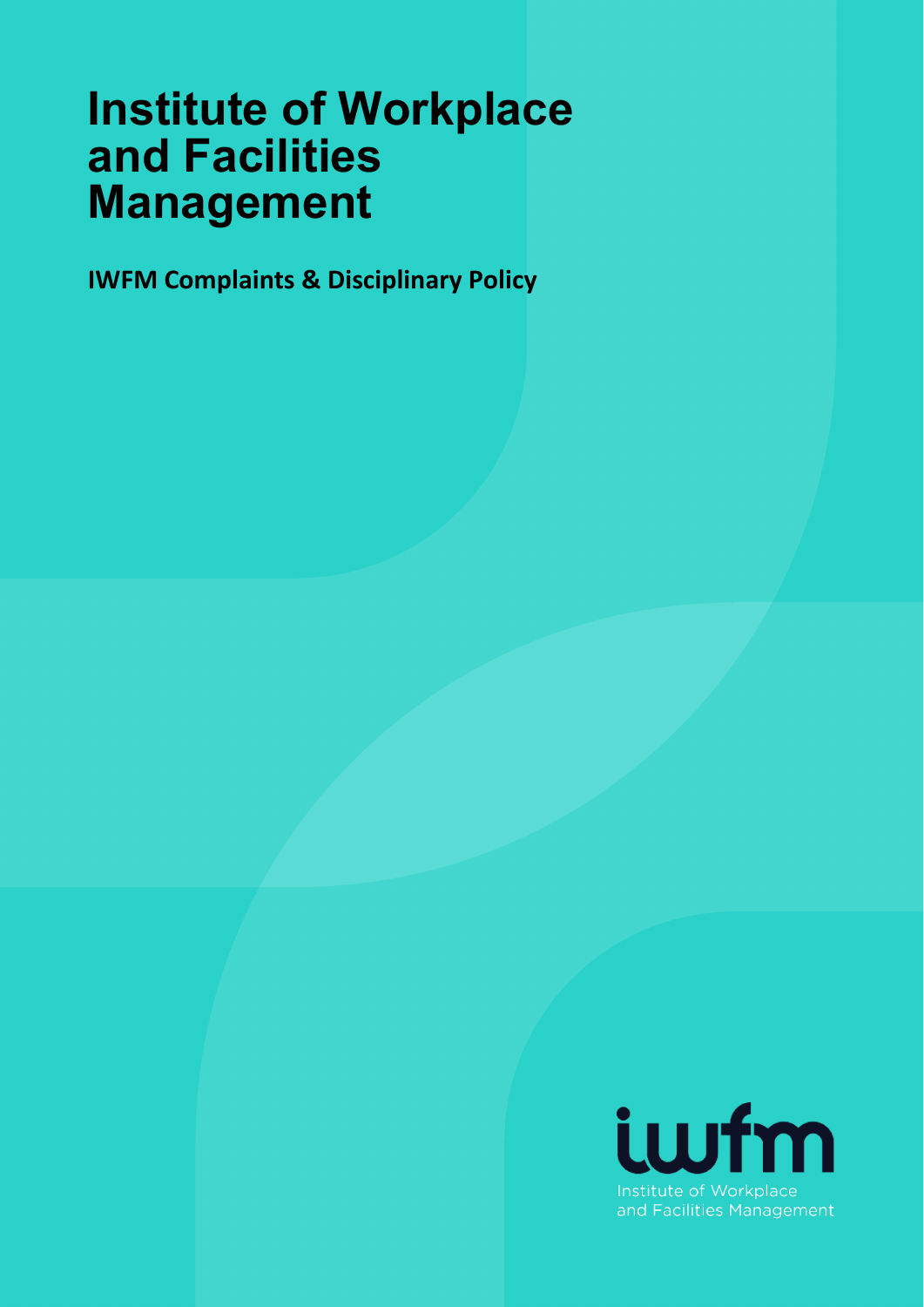## **Contents**

|    | 1.  |                                                                                       |  |  |  |
|----|-----|---------------------------------------------------------------------------------------|--|--|--|
|    | 2.  |                                                                                       |  |  |  |
|    | 2.1 |                                                                                       |  |  |  |
|    | 2.2 |                                                                                       |  |  |  |
|    | 2.3 | Internal Identification of Breaches of Standards of Professional Conduct by Members 6 |  |  |  |
| 3. |     |                                                                                       |  |  |  |
|    | 3.1 |                                                                                       |  |  |  |
|    | 3.2 |                                                                                       |  |  |  |
|    | 3.3 |                                                                                       |  |  |  |
|    | 3.4 | Stage 4. Disciplinary Proceedings (Disciplinary Chair and Disciplinary Committee) 10  |  |  |  |
|    | 3.5 | Stage 5. Hearings (Disciplinary Chair and Disciplinary Committee).  11                |  |  |  |
|    | 3.6 |                                                                                       |  |  |  |
|    | 3.7 |                                                                                       |  |  |  |
| 4. |     |                                                                                       |  |  |  |
|    | 4.1 |                                                                                       |  |  |  |
| 5. |     |                                                                                       |  |  |  |
| 6. |     |                                                                                       |  |  |  |
| 7. |     |                                                                                       |  |  |  |
| 8. |     |                                                                                       |  |  |  |
| 9. |     |                                                                                       |  |  |  |
|    |     |                                                                                       |  |  |  |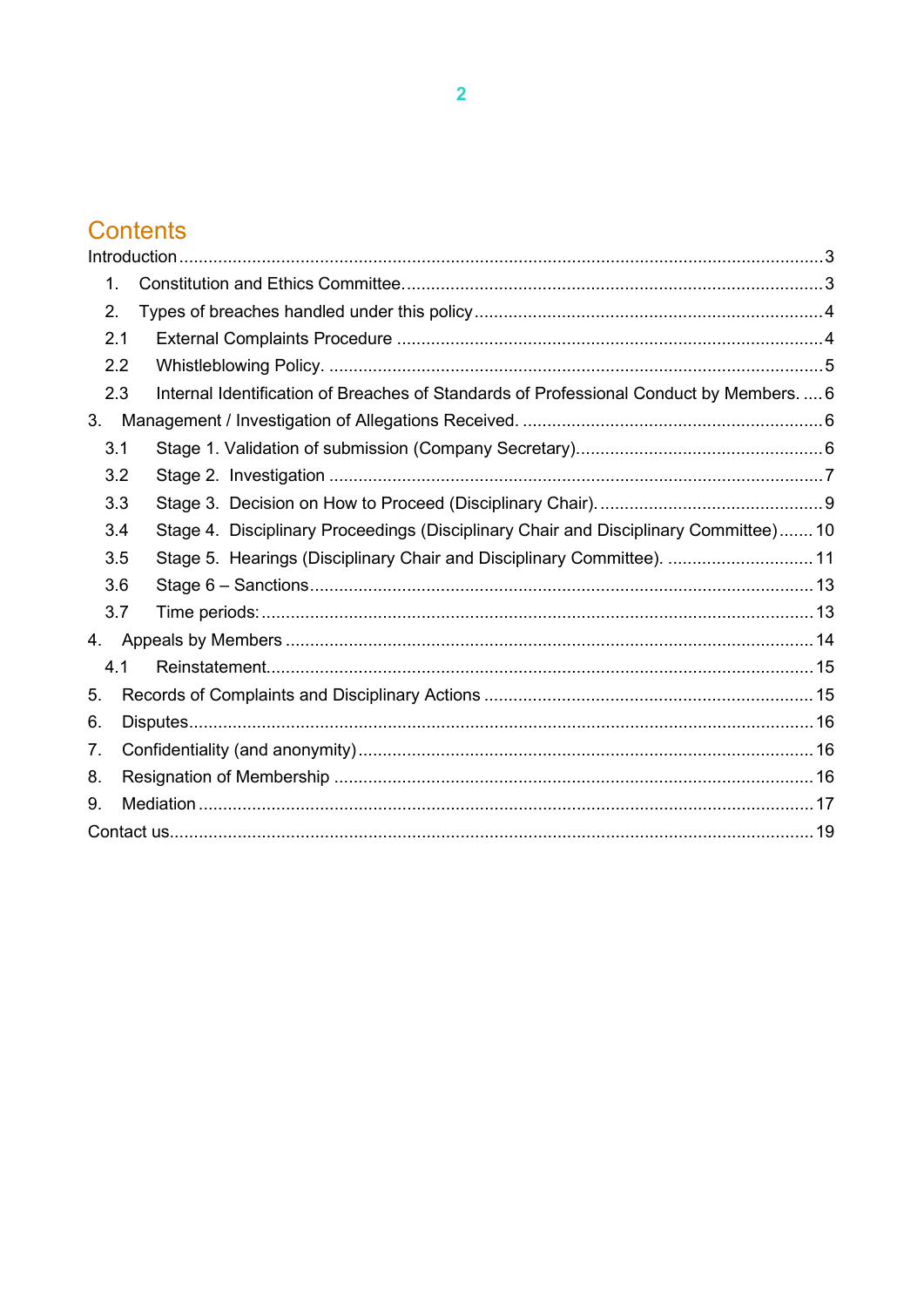## <span id="page-2-0"></span>**Introduction**

The IWFM acknowledges the right of its members to complain if the services offered are not provided to an acceptable standard; appropriate and constructive complaints all contribute towards improving levels of service. This procedure also gives us as service providers the opportunity to explain to members why tasks are carried out in a certain way and, perhaps, why our internal processes cannot be changed. All parties should work hard to achieve good communication between them and look upon this as being part of a quality control procedure. Over time, this flow of information will help us to develop better services.

This policy covers complaints against service, staff (including volunteers in their work for the Institute) and members. Volunteers are those members whose activities to support the Institutes affairs are not remunerated. Complaints by non-members about Members will be handled by the Company Secretary, in the first instance, who may refer them to the Chair of the Audit and Risk Committee to review the brand damage and risk implications as appropriate and to Chair a Disciplinary Committee as needed.

IWFM always conducts its business, with the highest standards of integrity and honesty. The IWFM expects all relevant individuals to maintain high standards of behaviour in everything they do which is connected, in any way, with the work of the IWFM.

Section 8 of the IWFM Board Regulations lays out the Code of Professional Conduct which all Members (including those working as a volunteer for the IWFM) are expected to adhere to. This policy explains how alleged misconduct by Members will be identified and, once identified, how allegations will be investigated and managed.

#### **1. Constitution and Ethics Committee.**

<span id="page-2-1"></span>IWFM's Constitution and Ethics Committee will have overall responsibility for this policy, ensuring that it is followed, reviewed and kept up to date. The terms of reference for the Committee state, within the context of Complaints & Discipline, that its role is:

- To review as required the Membership discipline principles and practices and the IWFM Code of Professional Conduct
- To ensure that there is a robust and independent process in place for any matters needing a final appeal (within the governance of IWFM) and where earlier stages of complaint have failed to resolve a matter to the satisfaction of the either or both parties, to be the Committee of final appeal. The Board may appoint additional Board members to the committee as necessary to hear any final appeal, but the Committee will decide the outcome.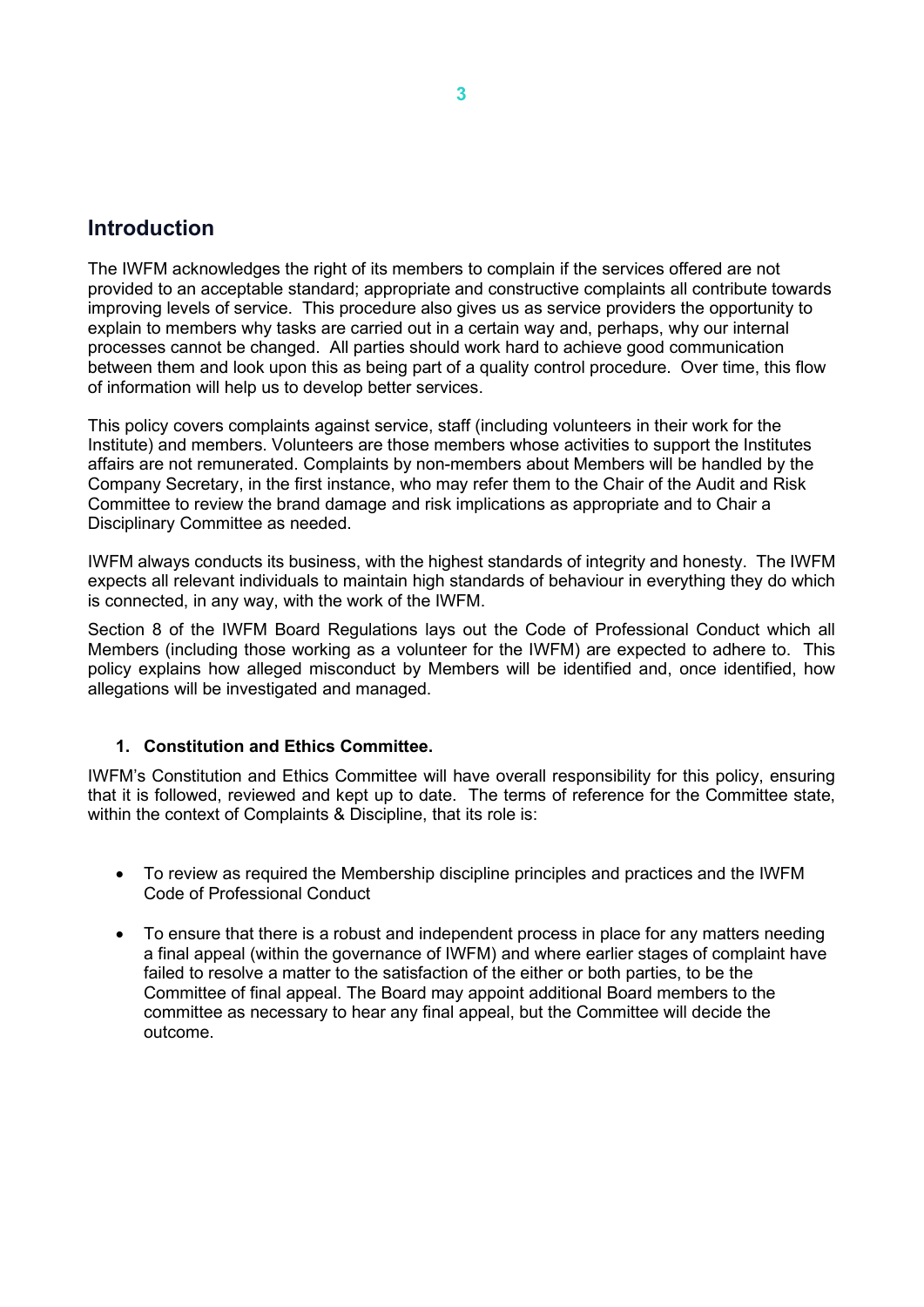#### <span id="page-3-0"></span>**2. Types of breaches handled under this policy**

Alleged breaches of the Code of Professional Conduct may come to light in the following ways:

- **External complaints procedure** This is where a third party has made a complaint about the IWFM itself & its members. This can include complaints about the Institute's processes, or the conduct of a member of its staff or a volunteer working on its behalf. Essentially, when IWFM investigates a complaint under these procedures it is investigating its own processes or conduct, or those of somebody working on its behalf. See Section 2.1.
- **Whistleblowing policy** This is where someone within the IWFM (Member, member of staff, Executive Director, NED, Volunteer) identifies conduct which may be contrary to the Code of Professional Conduct and reports the matter. See Section 2.2.
- **Internal identification of conduct by Members which may amount to a breach of the Code of Professional Conduct** – This is where conduct comes to the attention of an office holder (Volunteer, Region/SIG Chair, Committee Member, Board Member, Member of Staff, etc.) within IWFM that indicates a breach of the Code of Professional Conduct by a Member. See Section 2.3.

IWFM positively encourages persons to raise genuine concerns about malpractice or unprofessional conduct and to report those concerns immediately. The aim of the Public Interest Disclosure Act 1998 is to protect 'whistle-blowers' who suffer a detriment, being dismissal or otherwise, because of a disclosure they make in relation to their employer. IWFM will seek to follow the spirit of this Act at all times.

Once an apparent breach of Professional Conduct has been identified it will be investigated in accordance with the procedure shown in Section 3 below.

#### <span id="page-3-1"></span>**2.1 External Complaints Procedure**

This IWFM external complaints procedure deals with complaints about IWFM itself and its Members, including Associate and Corporate Members and Volunteers. An external complaint is defined as any matter being reported by an external person or body that claims that the Member has allegedly demonstrated conduct that breaches (or is deemed to breach) the Code of Professional Conduct. If the complaint is bought against a Corporate Member it will need to be shown that the organisation itself, and not just individual members of its staff, have breached the Code.

Formal complaints regarding potential breaches under the Code must be made in writing to the Company Secretary. They should be sent to The Company Secretary, IWFM, Charringtons House, 1st Floor South, The Causeway, Bishop's Stortford, Hertfordshire, CM23 2ER or emailed to [governance@iwfm.org.uk](mailto:governance@iwfm.org.uk) They should be marked "confidential".

Alleged conduct coming to light in this way will be investigated/managed in accordance with Section 3 below.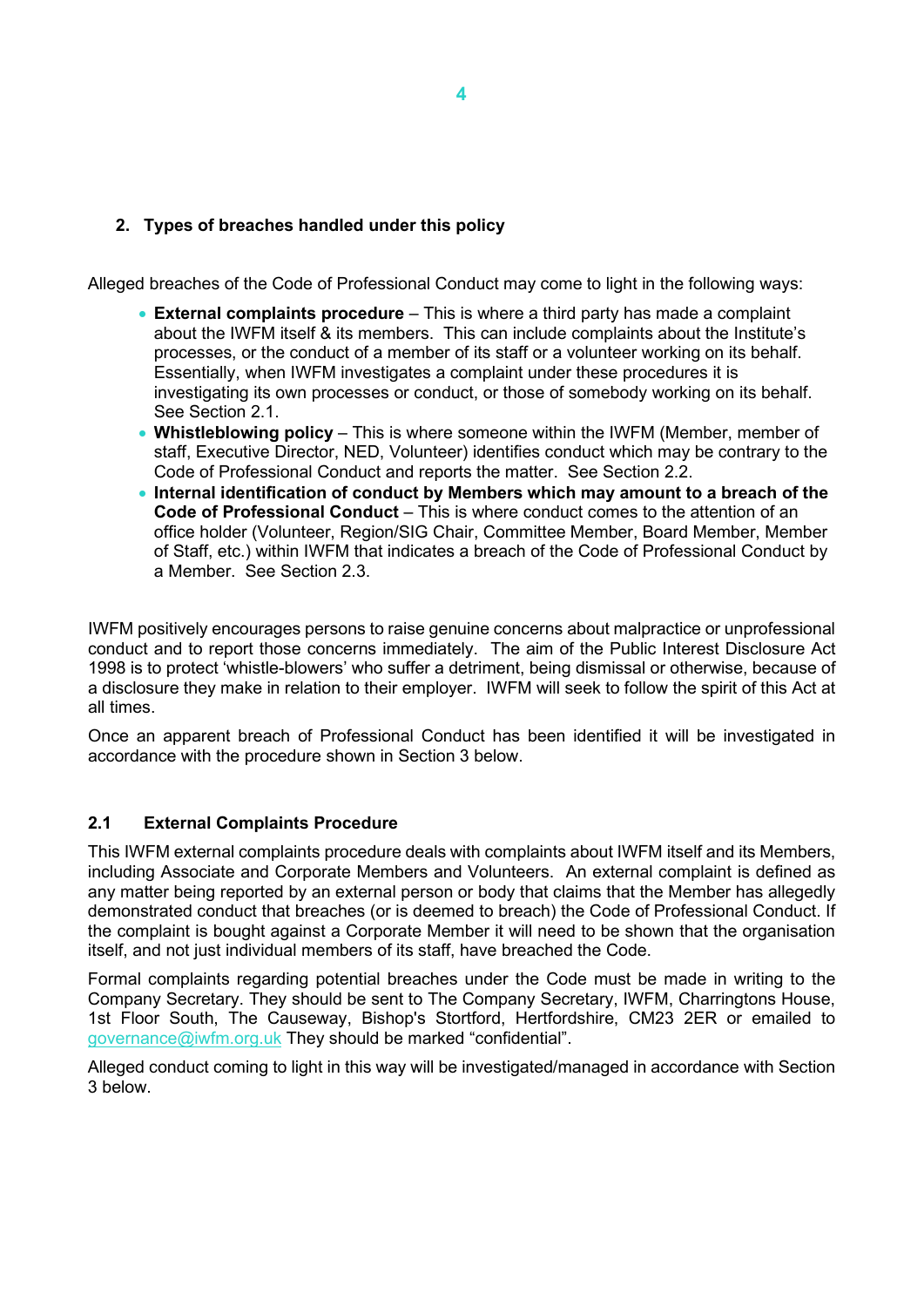In order that the complaint can be given full and proper consideration, the complainant should be encouraged to provide as much of the following information as possible namely but not limited to:

- name and contact details of the complainant
- name of the Member/Volunteer/Staff member who is the subject of the complaint
- disclosure of the relationship between the complainant and the complained of (if any)
- a clear and concise summary of the allegation (including date(s))
- details of how the Code of Professional Conduct may have been breached
- any supporting documentation that substantiates the complaint
- confirmation as to whether any legal or other proceedings are intended, or have already commenced, or if the complaint has also been made to another professional or regulatory body
- consent that all documentation that has been submitted may be disclosed to the member complained of; and to other relevant third parties

If the complaint that is raised is subject to employment tribunal proceedings, other legal proceedings or other employment proceedings (e.g. disciplinary or grievance hearings) or consideration by another professional or regulatory body, pending or taking place, the investigation will be suspended until after the tribunal or legal proceedings have concluded. This will enable the Investigating Officer to examine the outcome of the investigation by the other body, including the evidence presented, and the conclusions reached.

There is no time limit on which the IWFM will consider external complaints, however the Company Secretary will decide whether the relevant evidence is available to fully consider the complaint.

Potential Complainants should be aware that even if a Member/Volunteer is found to have breached the Code, IWFM cannot pay any compensation nor require a Member to do so. Potential penalties for Members found to have breached the Code are limited to those described in the 'Disciplinary Procedures'

#### <span id="page-4-0"></span>**2.2 Whistleblowing Policy.**

The Whistle Blowing policy should be read in conjunction with this guidance. Allegations made under the Whistleblowing Policy shall be managed/investigated in accordance with Section 3. below. The additional safeguards contained within the Whistleblowing Policy to support the reporter of wrongdoing and to ensure compliance with the Public Interest Disclosure Act 1998 will be fully complied with.

The Whistleblowing policy is published on the IWFM website.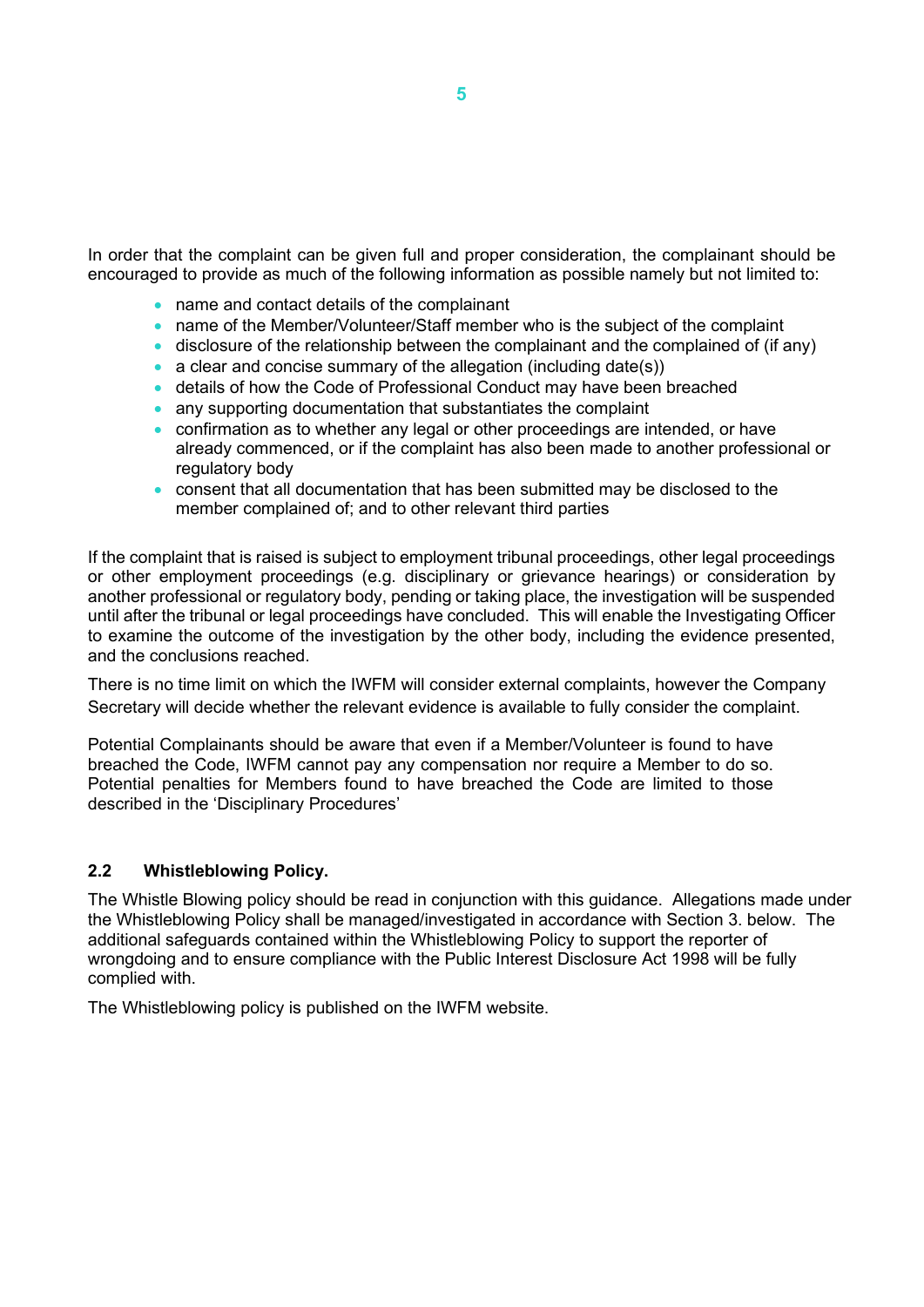<span id="page-5-0"></span>**2.3 Internal Identification of Breaches of Standards of Professional Conduct by Members.** It is highly possible that conduct which falls below the standard of professional conduct expected of Members could be identified overtly by other Members and/or post holders within the institute. Such conduct could include drunken and abusive conduct at social functions which are witnessed by a number of Members and guests; misuse of post-nominal letters by a Member misrepresenting their status within the IWFM; threatening, insulting or abusive conduct by a Member towards another Member or member of IWFM staff; misuse of data or other information acquired as a result of their professional dealings for their personal advantage; misappropriating IWFM funds; etc. Alleged conduct coming to light in this way will be investigated/managed in accordance with Section 3 below

## <span id="page-5-1"></span>**3. Management / Investigation of Allegations Received.**

#### <span id="page-5-2"></span>**3.1 Stage 1. Validation of submission (Company Secretary).**

Upon receipt of an allegation as detailed in Section 2 Above, the Company Secretary, or their deputy, will confirm within 5 working days that it is valid and does not need to be put on hold: i.e.

- that it relates to a current Member of IWFM (and a Member at the time the action complained of was carried out)
- falls within the remit of the Code of Professional Conduct
- is not subject to any legal or other proceedings, or whether the complaint has also been made to another professional or regulatory body

The Company Secretary, or their deputy, will undertake the following, within 20 working days of receipt of the allegation:

- If further information is required to inform decision making request this from the complainant or witness
- If the allegation is invalid or needs to be put on hold, write to inform the complainant (where there is one) of this fact
- Where there is a named complainant, acknowledge the complaint and inform them what happens next.

The Company Secretary will also:

- Conduct a documented severity assessment and decide on the most appropriate course of action, this will include full consideration of existing IWFM policies and working practices
- Where the allegation involves a member of staff, (whether as the reporter, witness or victim) that individuals Manager *must* be consulted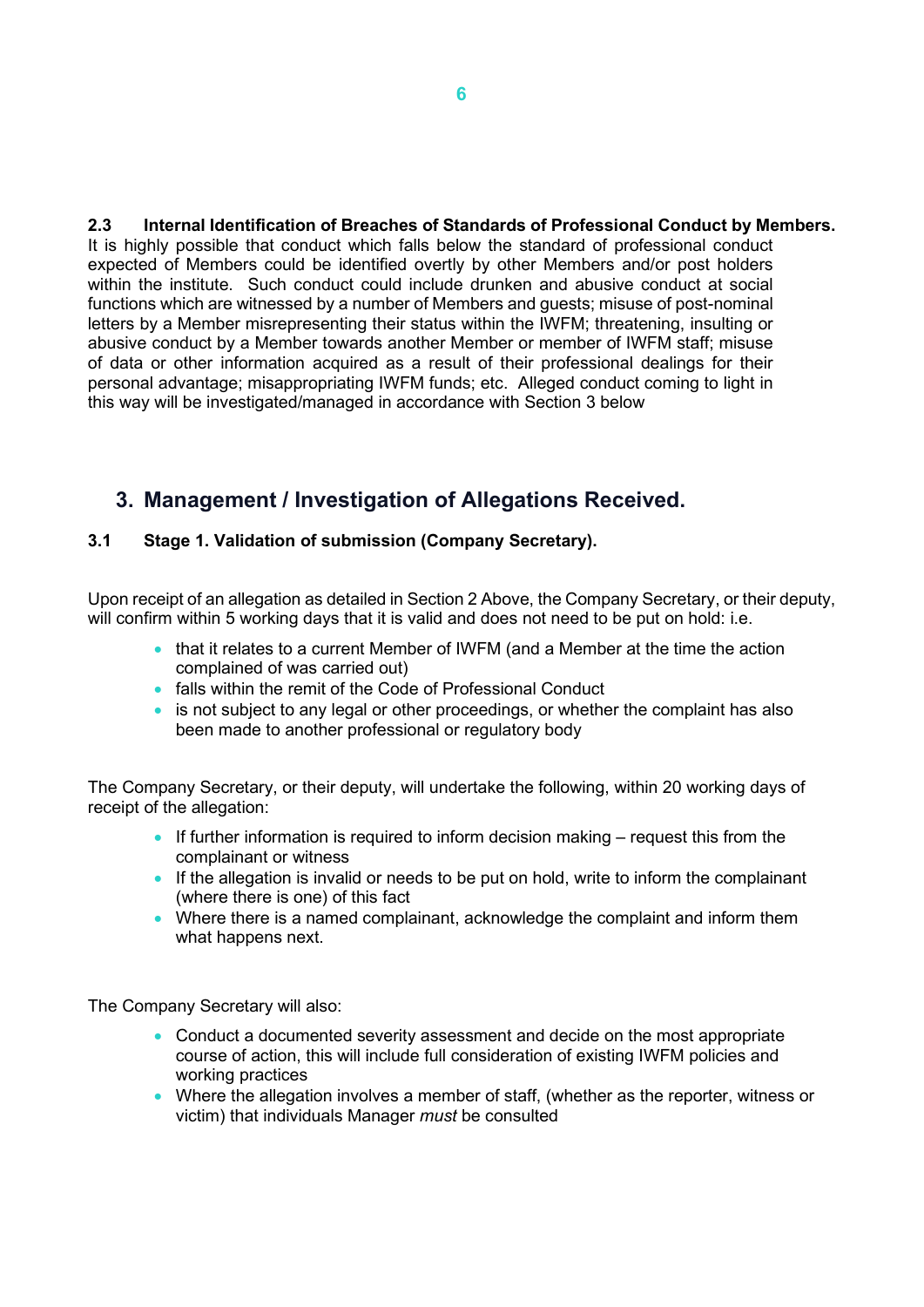- Consider the best method to preserve evidence of the alleged conduct (for example saving documents, membership records, emails, CCTV footage, etc.)
- Decide if any other action is necessary to prevent any further instances of the alleged conduct, this could include restricting access to IT systems, files, cash-flow systems or emails
- Consider how the Member(s) suspected of the alleged conduct should be notified and their response elicited, always balancing the need to ensure the suspected Member is fully informed of the allegations against them with the need to secure and preserve evidence of the wrongdoing (including any possible future criminal investigation or external audit). Where the Company Secretary feels the Member can safely be notified of the allegation without compromising any future investigation they will write to the Member complained of by recorded delivery, or email; advising them of the details of the allegation that has been made against them and the procedures IWFM will follow in handling the matter and the possible sanctions. The Member complained of will be requested to send a written response to the allegation within 30 days from receipt, or to write within 30 days with an explanation of why a response cannot be given within that timescale.

The Company Secretary will present the Audit & Risk Chair with the following options for ratification/endorsement. The allegation will then proceed in one of the following ways, depending upon the outcome of the review of the allegation(s) made and the severity assessment:

- No further action required
- Action to be taken under other IWFM policies and/or procedures i.e. Grievance / Disciplinary Procedures
- An internal investigation in accordance with this policy (see Section 3.2 below)
- Pass evidence over to the police or other enforcement agency (i.e. Information Commissioners Office, HMRC, etc.)

#### <span id="page-6-0"></span>**3.2 Stage 2. Investigation Undertaken by; the IWFM Company Secretary or an appointed Investigating Officer.**

After completing the validation of the complaint; where an internal investigation is necessary the appointment of a suitable person will be made to carry out the investigation. The appointment of the Investigating Officer will be made by the Company Secretary and ratified by the Chair of the Audit & Risk Committee. Where a decision on appointment cannot be made then the IWFM Board Chairman will be required to make a final decision.

> • Appoint a suitably placed member of the organisation to undertake the investigation. They will be referred to as the Investigating Officer. The status of the Investigating Officer will vary dependent upon the nature of the allegation it could be the Company Secretary themselves, a Committee Member, SIG Chair, Regional Chair, NED, Executive Director or other IWFM Manager with the requisite skills and impartiality. On some occasions, the Investigating Officer could be an external (independent) person with advanced skills and ability to investigate the allegation.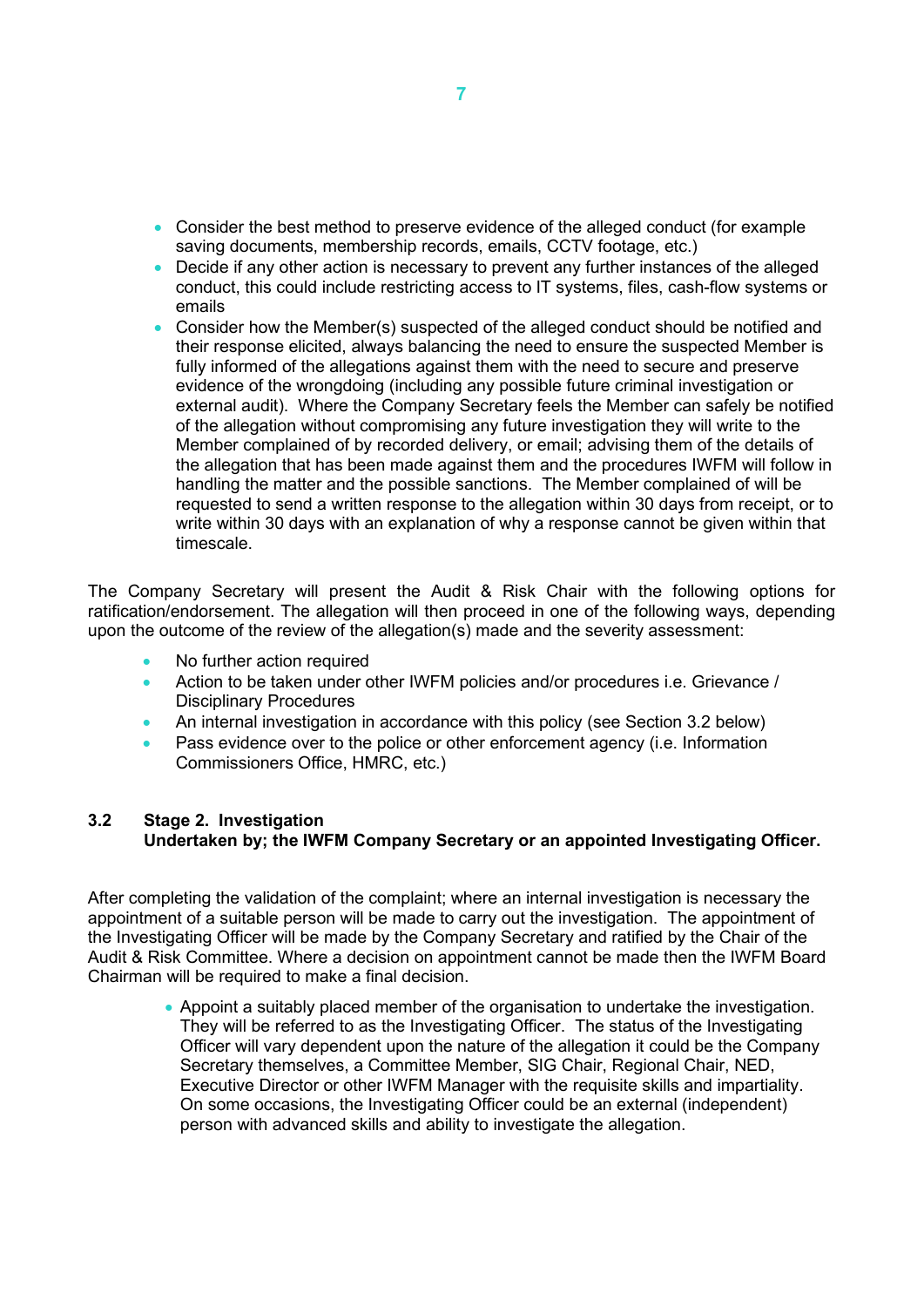- If a complaint is regarding the Company Secretary, the Chairman of the Audit & Risk Committee would be required to manage the process with the CEO and Chairman of the Board. In this scenario the complaint should be sent directly to the CEO/ Board Chairman or Chair of A&R committee.
- The Company Secretary, in conjunction with the Chair of the Audit & Risk Committee will set the specific terms of reference for the investigation to aid the Investigating **Officer**
- Appoint a Disciplinary Chair; this is the individual who the Investigating Officer will ultimately submit their report and make their recommendations to. They will also, if disciplinary proceedings are decided upon, Chair the Disciplinary Panel, this would normally be the Chair of the Audit & Risk Committee or a Board Member.

The Investigating Officer and the Disciplinary Chair should not be appointed to, or accept appointment to the role if they have had previous dealings with the Member/Volunteer/Staff member subject to the investigation, whether personally or professionally or if they have taken part in any previous consideration of the matter to be investigated.

The Company Secretary (if not the investigator themselves) will discuss with the Investigating Officer (once appointed) the scale of the investigation, where necessary, the Investigating Officer can request assistance to support the investigation.

These individuals will be referred to as investigators and will be appointed by the Company Secretary and the Chair of the Audit & Risk Committee. Any investigators will work under the express direction of the Investigating Officer OR Company Secretary and will sign appropriate Non-Disclosure agreements.

The Company Secretary will forward the file to the Investigation Officer, if not undertaking the investigation themselves, under confidential cover. The Company Secretary will also forward any response received from the Member/Volunteer/Staff member complained of to the Investigation Officer (where one has been requested) and will notify the Investigating Officer if a response is not received within 30 days.

If no response is received from the Member/Volunteer/Staff member complained of within 30 days, or if one is not requested in accordance with 3.1 above, or the reason given for a full response not being available is not accepted by the Investigation Officer, the Investigation Officer will proceed on the basis of the information available.

Where the Company Secretary or the Investigating Officer identify that legal proceedings are intended, or have already commenced, or a complaint has also been made to another professional or regulatory body (including where the Company Secretary decides to refer the allegation to the police or other statutory agency who will undertake an investigation in to the matter), or it comes to the attention of the Investigation Officer that either circumstance has arisen, s/he may determine that the investigation is put on hold by the IWFM until the outcome of such investigations are known. The complainant and the individual complained about will be notified that a decision to defer has been made by the Company Secretary / or Investigating officer.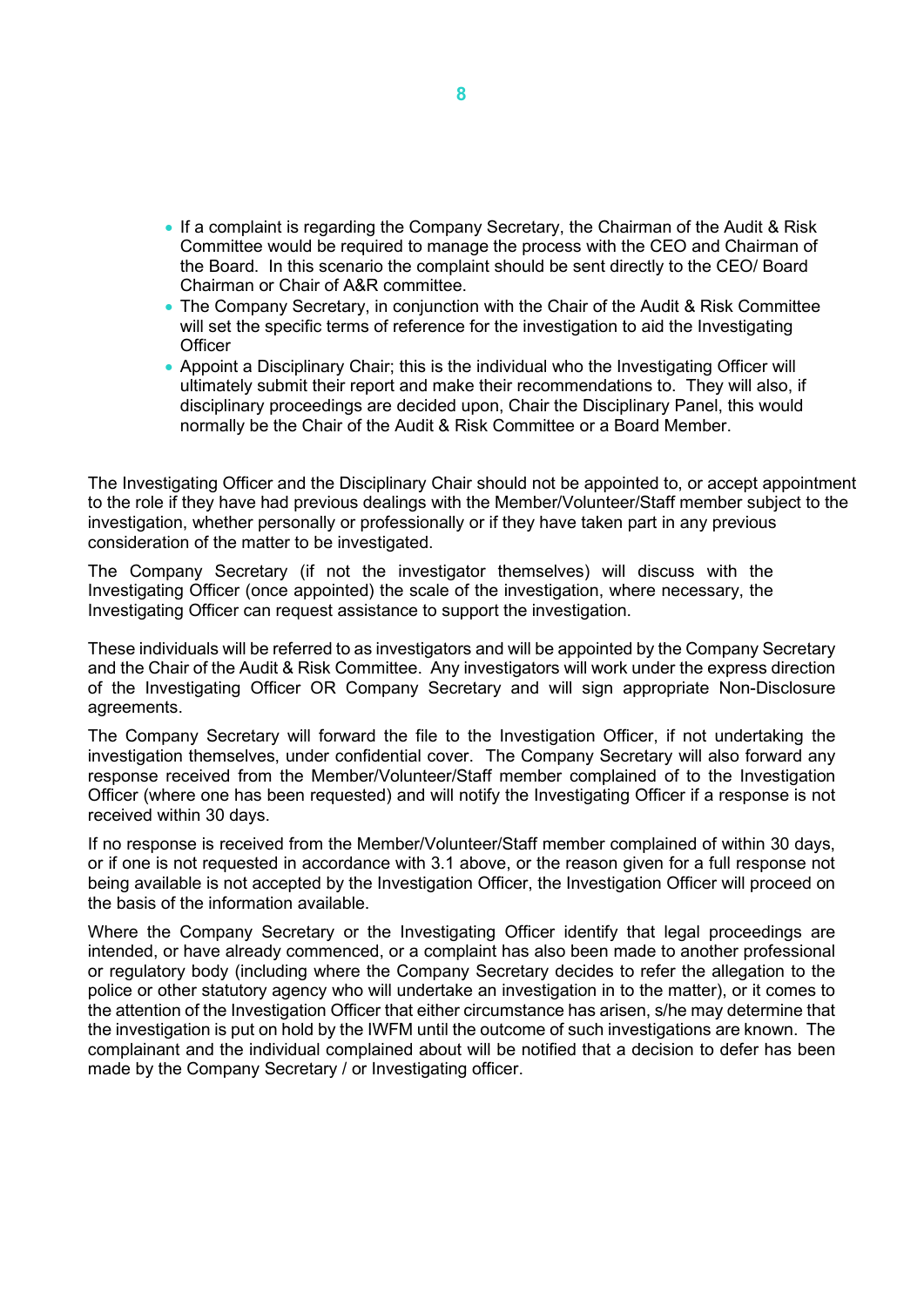It is the responsibility of the Investigating Officer to establish the facts of the case, and to do so s/he may:

- Consult with the complainant and other witnesses as appropriate, including taking witness statements from significant witnesses
- Have power to call for such information, including papers and records, as is necessary to enable him or her to discharge his or her functions, and it will be the duty of any Member/Volunteer/Staff member to provide such information or documents that they can legitimately provide.
- Interview the Member/Volunteer/Staff member suspected of the alleged conduct, including producing comprehensive written records of such interviews

The investigating Officer will prepare a report which contains the following:

- Terms of Reference as set by the Chair of the Audit and Risk Committee
- Methodology
- Details of witnesses spoken to, lines of enquiry, etc.
- The findings of the investigation
- Opinion on the basis of the evidence collected during the investigation and applying the "balance of probability" burden of proof
- Make recommendations on how the matter should be proceeded with (see section 3.3)

This report will form part of the evidence and will be used at the hearing in the event that the matter is heard as part of the Disciplinary Procedures. The report will be prepared within 90 days of the written response regarding allegation, being received by the Company Secretary from the Member [As per section 3.1].

If this is not possible, for exceptional circumstances, the Disciplinary Chair (see below) will be informed of the delay and will need to agree to it or determine if no further action is to be taken. The complainant and the Member complained of will be kept informed, if an investigation conclusion is delayed.

#### <span id="page-8-0"></span>**3.3 Stage 3. Decision on How to Proceed (Disciplinary Chair). Undertaken by; Disciplinary Chair who will normally be the Chair of the Audit & Risk Committee or a Board member.**

On the completion of the investigation report, the Investigating Officer will forward their report of the investigation to the Disciplinary Chair. The Disciplinary Chair will consider the report and recommendations and will then decide how to proceed. This decision, where possible, will be taken within 15 working days of receiving the investigating officers report. Where the Disciplinary Chair is not available within the timeframe the delay will be advised and justified to the Member. The options available to the investigating officer are: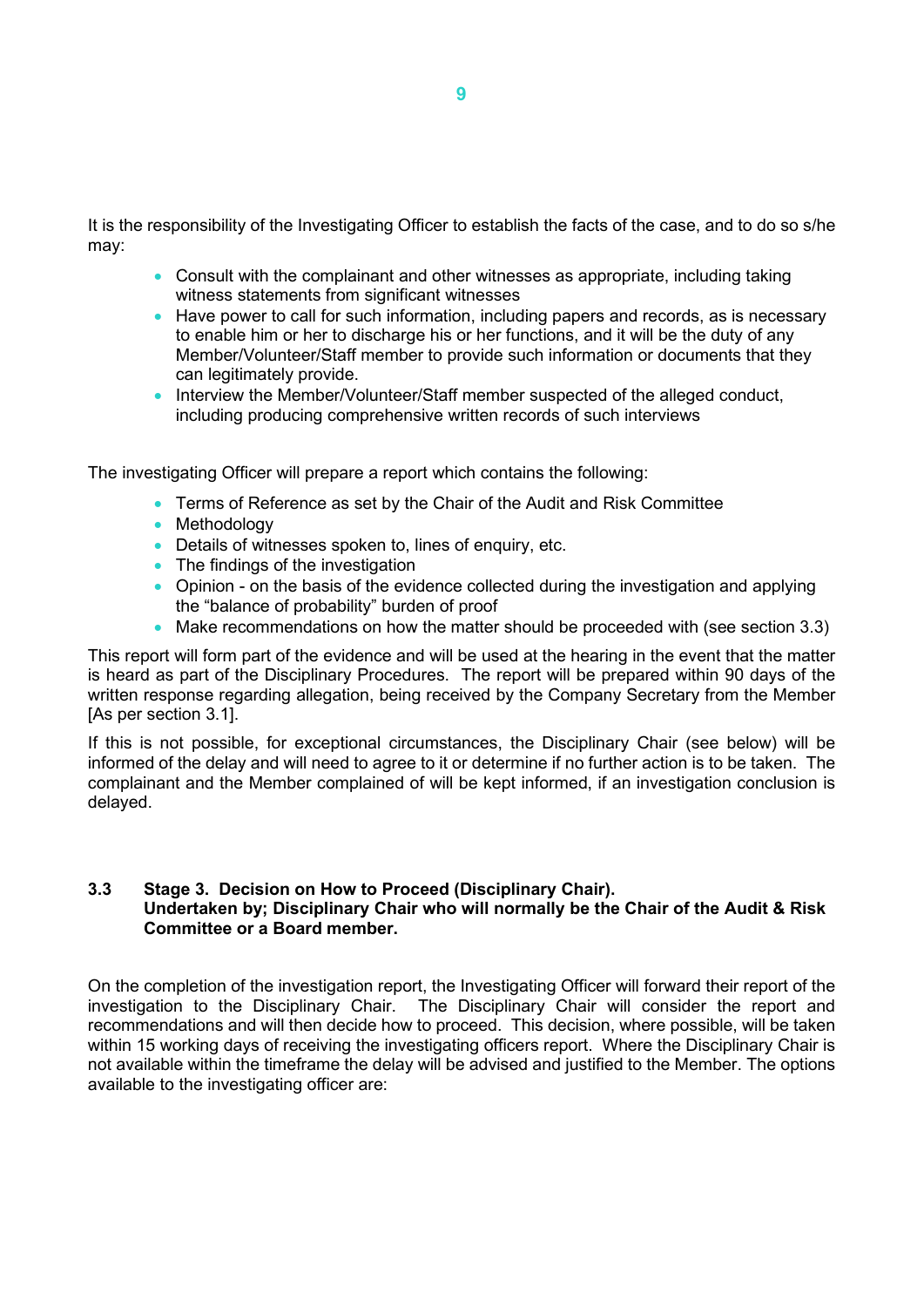- 1. Take no further action
- 2. Refer the matter to the mediation process
- 3. Initiate disciplinary proceedings
- 4. In exceptional circumstances, refer the allegation to the Constitution & Ethics Committee for support on ethical decisions or directly to Board

Once a decision on how to proceed is reached, the Company Secretary will inform the complainant and the Member complained of, of the decision within 10 working days.

As stated above, the Disciplinary Chair may decide to take no further action. Examples of such circumstances that may give rise to such a conclusion include but are not limited to are:

- Trivial, frivolous or obviously malicious allegations
- In the case of complaints from the public, the complaint was submitted too long after the alleged conduct so that proper discovery of the facts is not possible; as a guide the complaint should be submitted within 12 months of the alleged misconduct, however this is not always necessary and is dependent on the relevance of the evidence available.
- Insufficient evidence has been found during the investigation

The Disciplinary Chair, upon the recommendation of the Investigating Officer, may decide to refer an allegation to the Board for a decision to expel or to suspend a Member/Volunteer with no need for the matter to be reviewed by a Disciplinary Committee. This will usually occur only when a Member has been found guilty by a criminal court of an offence that could prejudice his or her ability to comply with the Code of Professional Conduct of IWFM. This may also occur, in exceptional circumstances, where the Investigation Officer and the Disciplinary Chair agree that the breach of the Code of Professional Conduct so significant that a failure to take action as soon as possible would bring IWFM into disrepute or be prejudicial to the interests of IWFM

#### <span id="page-9-0"></span>**3.4 Stage 4. Disciplinary Proceedings (Disciplinary Chair and Disciplinary Committee)**

A Disciplinary Committee will consider a matter, normally no more than 30 days after the decision is reached, to go to disciplinary proceedings unless the complainant and the Member complained of agree to a delay. The Disciplinary Committee will be appointed by the Chair of the Audit and Risk Committee and will consist of the Disciplinary Chair, the Company Secretary and not less than two other Members. Except for the Disciplinary Chair, Board Members will be excluded from Membership of the Disciplinary Committee. All Members of the Disciplinary Committee must have experience in the industry and will ideally be members of the IWFM.

A Disciplinary Committee Member should not be appointed to or accept appointment to the role if they have had previous dealings with, or are known too, the Member/Volunteer subject to the investigation, whether personally or professionally or if they have taken part in any previous consideration of the matter to be investigated.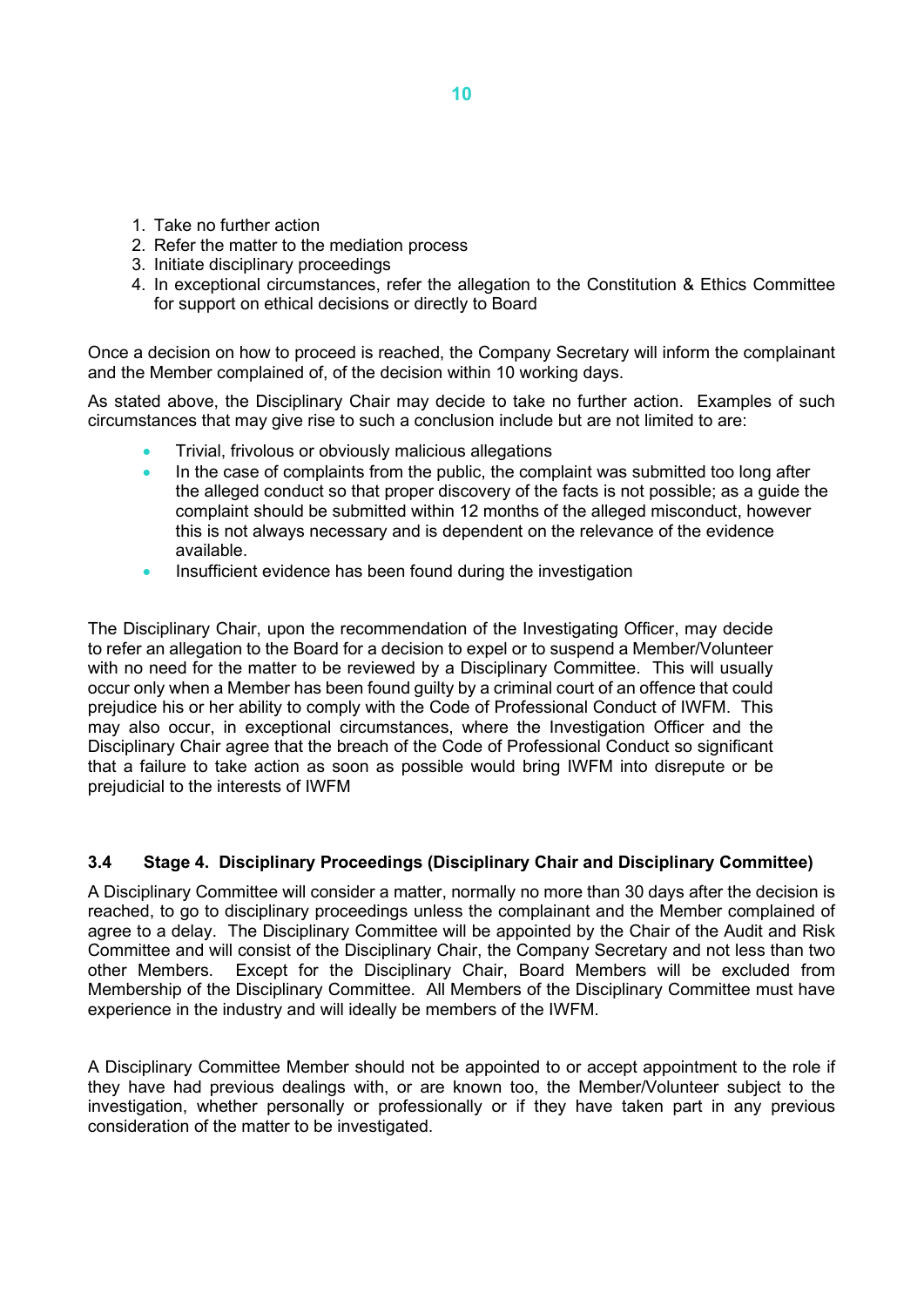Before the date of any hearing, the Member complained of will be informed of the identity of the Members of the Committee and will have the right to give notice to the Disciplinary Chair objecting to any of the Members, stating his or her objections. Upon receipt of such a notice the Disciplinary Chair, if satisfied that the objection is properly made, will require the Member in question to abstain from taking part in the proceedings, and a new panel being found, although this may result in a delay to the hearing. The Member complained of will be informed of the identity of any alternative appointed in the place of that Member and will have the like right to give notice of objection.

#### <span id="page-10-0"></span>**3.5 Stage 5. Hearings (Disciplinary Chair and Disciplinary Committee).**

The hearing will be held at a location determined by the Disciplinary Chair. The Investigation Officer will report his or her findings to this hearing.

At least 10 working days' notice of the hearing will be given to both the complainant and the Member complained of.

The Member complained of will have the right to attend the hearing. They may be represented or supported by another IWFM member or their own legal advisor at their own cost.

The complainant will also have the right to attend the hearing.

If either party does not attend the hearing and the Disciplinary Committee is satisfied that correct notice was given, it may proceed in their absence.

Witnesses may be called by any party, cross-examined and evidence presented.

A hearing will be held in private, unless the Disciplinary Chair considers that there are circumstances in which, in the interests of public interest and a fair hearing, the matter (or part of the matter) should be held in public; before making this decision, the Disciplinary Chair must consult the CEO and Chair of the IWFM Board.

The Disciplinary Committee may have the assistance of its own legal advisor to advise on matters of law and procedure as it sees fit who may be appointed by the Disciplinary Chair with the agreement of the Chief Executive Officer, and or Board as necessary. The legal advisor may be present at the hearing and may advise the Disciplinary Committee in private. Where the legal advisor advises the Disciplinary Committee in private, he or she will inform the parties of the advice he or she has given.

The order in which a hearing before the Disciplinary Committee will normally proceed, subject to the discretion of the Disciplinary Chair, will be as follows:

- a. The Member complained of will be called before the Disciplinary Committee.
- b. The Disciplinary Chair will make the Members of the Disciplinary Committee known to the Member complained of. If the Member complained of is accompanied by others, he or she will make them known to the Disciplinary Committee, or the representative of the Member complained of will make him or herself and those with them known to the Disciplinary Committee.
- c. The procedure to be followed will be explained by the Disciplinary Chair.
- d. The allegation(s) will be read out and then the written response from the Member complained of will be read out.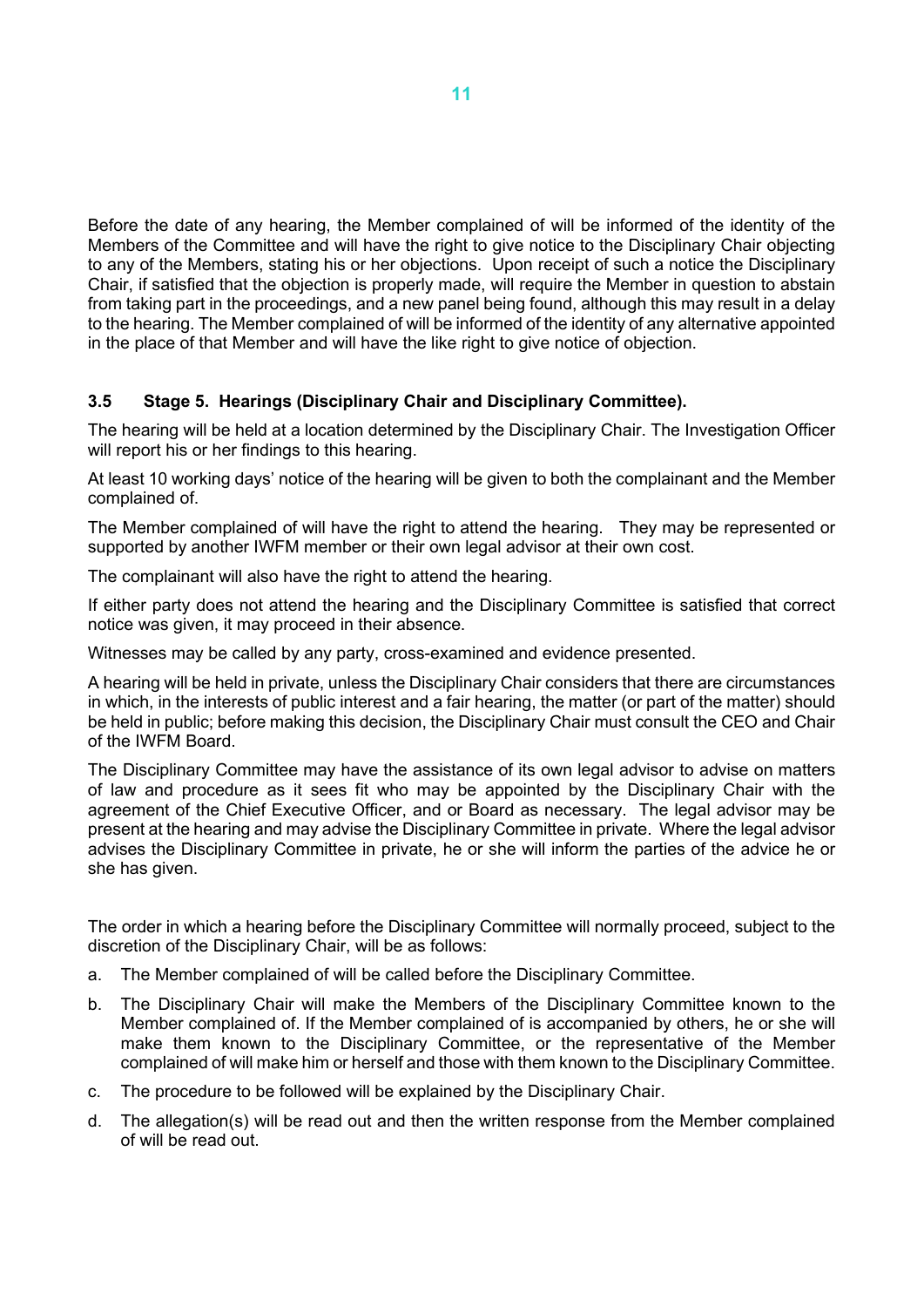- e. The Investigation Officer's report will be read.
- f. The Disciplinary Committee will put to the Member complained of any questions arising out of these matters which the Disciplinary Committee considers pertinent.
- g. Any witnesses will be heard, including the complainant if s/he wishes to speak.
- h. The Member complained of (or his or her representative) will be given the opportunity to address the Disciplinary Committee.
- i. After the Disciplinary Committee has heard the Member complained of (or his or her representative) and any witnesses, the Member complained of and any persons with him or her will be asked to withdraw while the Disciplinary Committee considers if the Code of Professional Conduct has been breached and if so, in what way.
- j. The Member complained of (and those with him or her) will be recalled and the Disciplinary Chair will pronounce the findings on the matter under consideration. If the finding is that the Member complained of has breached the Code of Professional Conduct, s/he (or his or her representative) will be invited to address the Disciplinary Committee in mitigation.
- k. The Member complained of (and those with him or her) will again be asked to withdraw while the Disciplinary Committee decides on the nature of any sanctions to be made.
- l. The Member complained of (and those with him or her) will be recalled and the decision of the Disciplinary Committee regarding sanctions will be pronounced.

The Disciplinary Chair may postpone or adjourn the hearing at any point. The Member complained of can request such an adjournment to give him or her time to provide additional evidence and testimony if new matters have arisen during the proceedings. The Disciplinary Chair will give due consideration to such a request, but it will be his or her final decision whether or not to adjourn.

The IWFM Company Secretary will act as Secretary to the Disciplinary Committee and will be responsible for ensuring that a record of the proceedings at a hearing is kept; unless they are cited in the complaint, in this instance the Disciplinary Chair will request of the CEO, an impartial IWFM staff member to be secretariat.

Records will usually be both audio recorded and by way of hand-written notes. A copy of the recording and the notes of the proceedings will be made available to the Member complained of if s/he requests one within three months of the date of the hearing.

All decisions of the Disciplinary Committee will be by majority vote of all members appointed to the committee.

After the Disciplinary Committee has made their decision, the Disciplinary Chair will prepare a written report within 15 working days of the completion of the hearing process. The report will outline the events of the hearing, set forth the reasons for the Disciplinary Committee's decision(s) and will form part of the minutes of the Disciplinary Committee along with the record of the proceedings and be kept accordingly.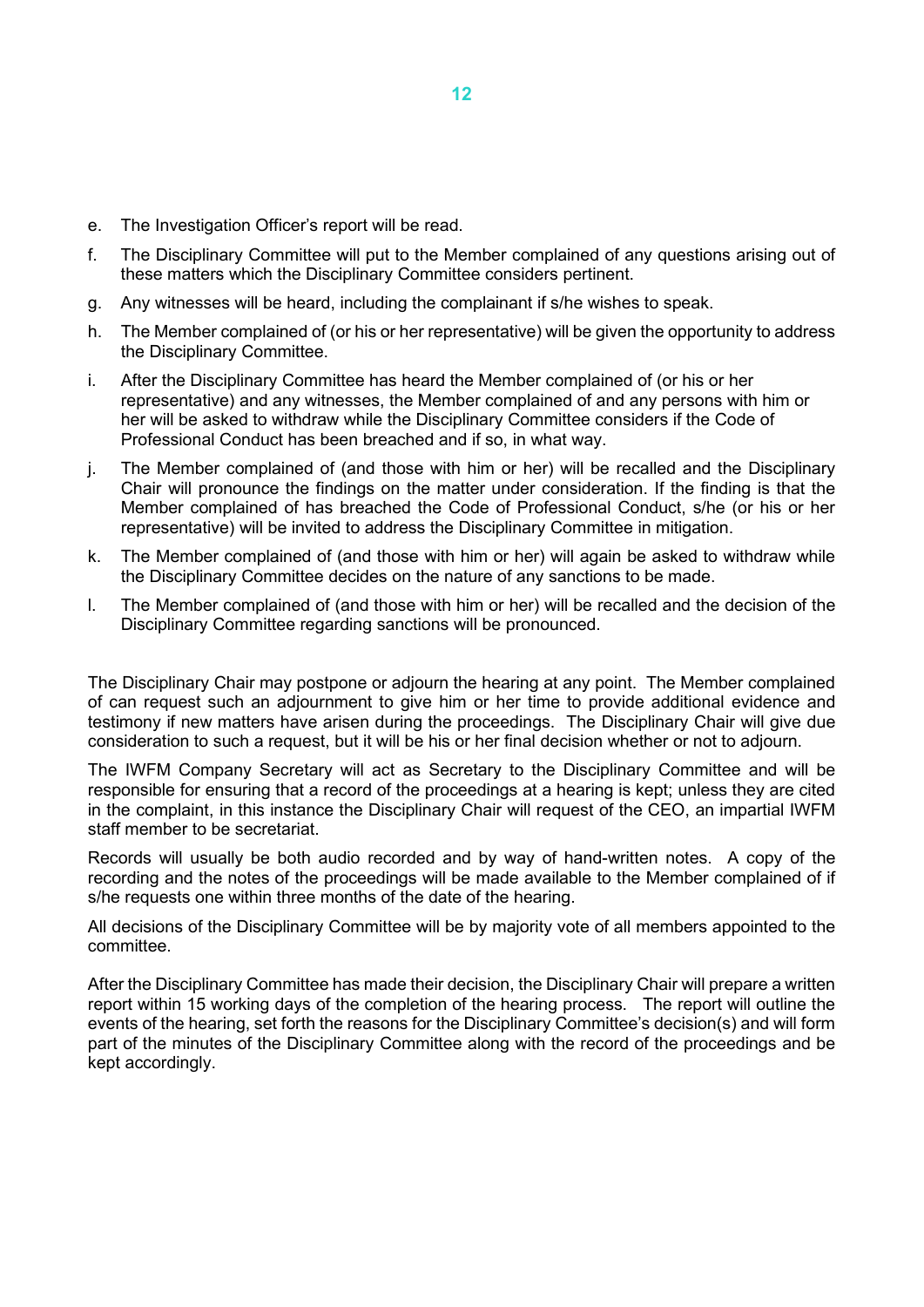#### <span id="page-12-0"></span>**3.6 Stage 6 – Sanctions**

The Disciplinary Committee can determine the following sanctions

- a. Explicit Reprimand of the member; followed up by a warning letter requiring the offender not to repeat their actions which are being upheld
- b. Public reprimand of the member; in extreme circumstances this could also include media publication
- c. Require the member to provide an undertaking to refrain from continuing or repeating the conduct in question;
- d. Suspend or retire a member from serving as a Board Member, Committee Member, volunteer or in any other capacity of service to IWFM;
- e. Suspend the member from the IWFM for a period not exceeding 2 years. If the member holds a grade of Fellow, they will lose their Fellow grade and will not be considered for Fellowship for another 5 years after re-joining the IWFM. If eligible, the individual would re-join at Certified grade
- f. Permanent Expulsion; remove the member from the IWFM. The member would not be reconsidered for membership at any time if expulsion was the final sanction.

The Disciplinary Committee may also decide to issue a letter of advice in regard to a Member complained of, if it considers that the matter laid before it has arisen because of the inefficient governance or professional standards of the Member's business or the business in which the Member is employed. Such a letter will be to the Member's employer and where relevant, the Committee may seek the employer's assistance in the implementation of advice given.

In the instance an individual enquires about a sanctioned member, information will not be disclosed without explicit consent from the sanctioned member. This is to protect the privacy rights of the individual and remain compliant with data protection Regulations

#### <span id="page-12-1"></span>**3.7 Time periods:**

If the sanction requires action or compliance by the Member complained of, the Disciplinary Committee will also determine at the same time the action to be taken if the Member fails to comply, usually within three months, or within the time set by the Disciplinary Committee.

The Disciplinary Committee will determine for how long the record of the sanction should be held (see section 6). Records of expulsion are permanent, and records of any sanctions should be held for a minimum of seven years.

Within 25 working days of the hearing the IWFM Company Secretary will send to the Member complained of and the complainant, written notice of the Disciplinary Committee's decisions, including the reasons, and will notify them that they have a right to appeal within 25 working days of the date of notification.

Notice of sanctions, including censure, when considered appropriate, will be published on the IWFM website. Such notice will be in the form approved by the Disciplinary Chair and IWFM's legal advisors. Such notice may disclose the name of the Member subject to the disciplinary process and outcomes, depending on the circumstances of individual cases. Where it is proposed to name the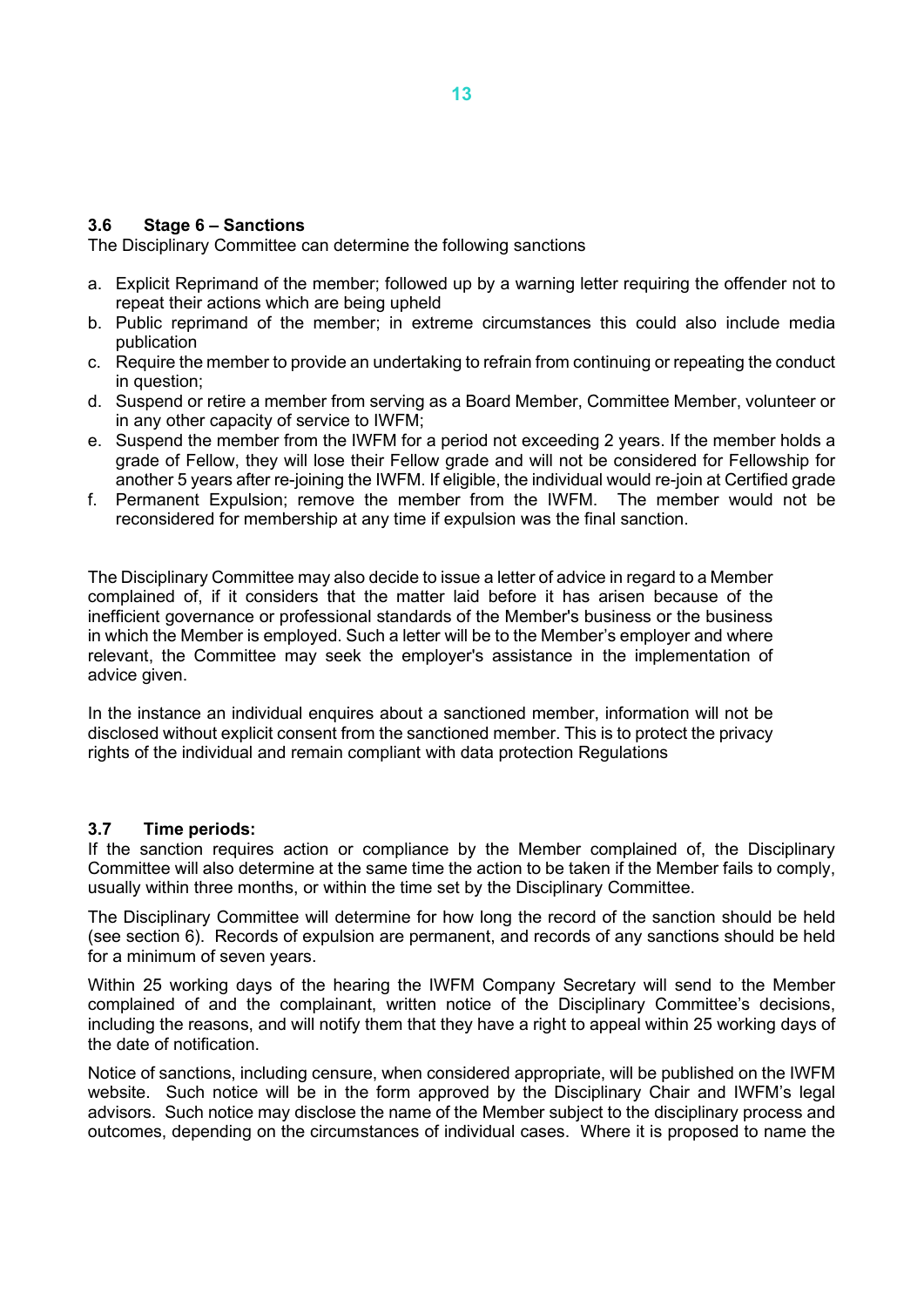Member, who has received a sanction, the advice of the IWFM Legal advisors, the CEO and the Chair of the Board of the IWFM should be sought.

## <span id="page-13-0"></span>**4. Appeals by Members**

A Member wishing to appeal against the process, a finding or a sanction should give notice by registered letter to IWFM Company Secretary within 25 working days of written notification of the decision of the Disciplinary Committee Chair being sent. The exact grounds for appeal should be clearly stated on the registered letter, accurately and legibly, including any reasons for the reversal and / or dismissal of any sanctions.

The Company Secretary, or their representative, will acknowledge this within 15 working days. The Company Secretary will confirm the grounds for appeal in the acknowledgement letter. After this, the grounds for appeal will not be amended except with the leave of the Constitution and Ethics Committee.

The Appeal will be heard by the Constitution and Ethics Committee, within 21 working days.

If any member of the Constitution and Ethics Committee have had previous dealings with the Member subject to the investigation, whether personally or professionally, or if they have taken part in any previous consideration of the matter being investigated, they will be omitted from the Appeal hearing.

The Constitution and Ethics Committee will meet and consider the case and sanction(s) imposed. The Company Secretary will provide all relevant information to the committee to aid the appeal hearing and any decision. The Appellant is entitled to attend the proceedings but will be required to leave the meeting whilst the Committee make their decision.

The Constitution and Ethics Committee, following consultation with the IWFM Chief Executive, may instruct a solicitor or brief counsel to act as a legal adviser on any appeal.

On any appeal, the Constitution and Ethics Committee will take into consideration the record of the evidence given before and the original documents produced to the Disciplinary Committee in its formal hearing but may in its absolute discretion rehear any witness originally called before the Disciplinary Committee and may on special grounds (as to which the Constitution and Ethics Committee will be sole judge) receive fresh evidence.

On any appeal, the Constitution and Ethics Committee may recommend that the Board should affirm, vary or rescind any original order of the Disciplinary Committee and may recommend that the Board substitute any other order or orders on such terms and conditions (if any) as it thinks appropriate. If the Constitution and Ethics Committee considers it appropriate, it may recommend that the matter be considered afresh by the Disciplinary Committee, it may also instruct that new members are appointed to the Disciplinary Committee.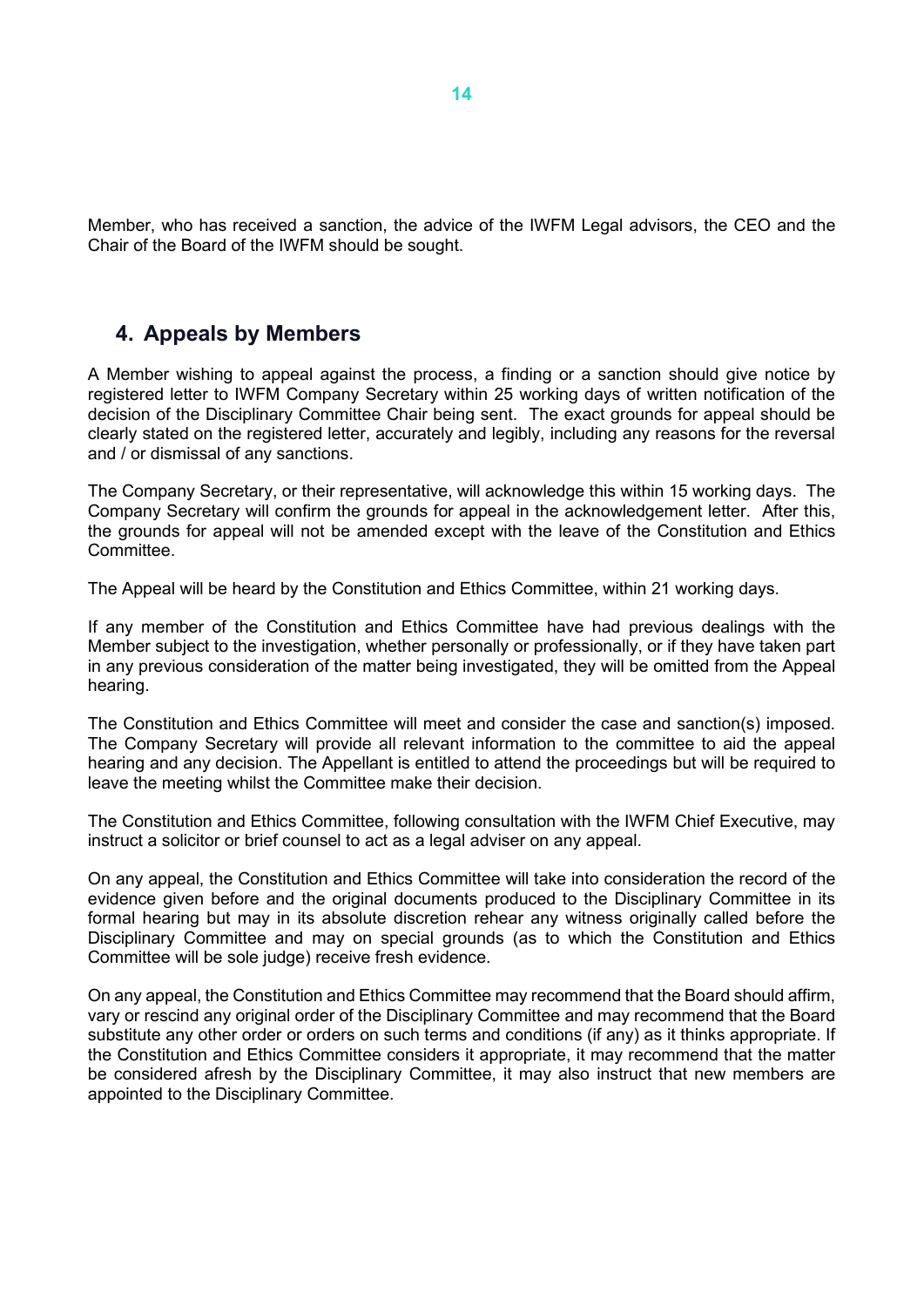The Constitution and Ethics Committee, on behalf of the IWFM and with the support of the Company Secretary, will state in writing, clearly, accurately and legibly their decision and reasons for designating any sanctions to the Member and other parties in writing.

The Constitution and Ethics Committee may recommend that any order take effect as from the date thereof or may recommend that the order take effect as from some date (not being earlier) than the date of the order appealed against.

The decision of the Constitution & Ethics Committee will be final.

#### <span id="page-14-0"></span>**4.1 Reinstatement**

An individual who has been suspended from the IWFM Membership may apply to the Board for reinstatement. In the case of suspension, an application for reinstatement may be made no sooner than one month prior to the expiry of the period of suspension.

An individual who has been expelled from the IWFM Membership may not apply for reinstatement under any circumstance.

## <span id="page-14-1"></span>**5. Records of Complaints and Disciplinary Actions**

Records, data, evidence and manuscripts relating to cases that are resolved by the Company Secretary, or mediation will be held for seven years from the date of resolution and then destroyed.

Records, data, evidence and manuscripts relating to cases that are referred to the Disciplinary Committee (including the Investigation Report) will be held for ten years from the date of the final hearing and then destroyed.

If an allegation is upheld by the Disciplinary Committee and a sanction agreed, this will be placed on the individual record of the Member complained of. As part of its decision on the sanction, the Committee will determine for how long the record should be held, but for guidance, records of expulsion should normally be permanent, and records of any sanctions should be for a minimum of ten years.

The Chief Executive Officer, the Chair of the Audit & Risk Committee and the Chair of the Constitution & Ethics Committee will receive a report (prepared by the Company Secretary) of every matter dealt with under this process and the outcome. There is a standing Governance Update at every Board meeting and all complaints & Disciplines are reported and recorded.

The Audit & Risk Chair and Constitution & Ethics Chair will report annually to the IWFM Board a summary of all matters dealt with under this policy and the outcomes.

The Company Secretary will maintain a register of all matters dealt with under this policy including the number of complaints, number of allegations under the whistleblowing policy, cases referred to investigating Officers, the number of Disciplinary Committee's convened, a record of Disciplinary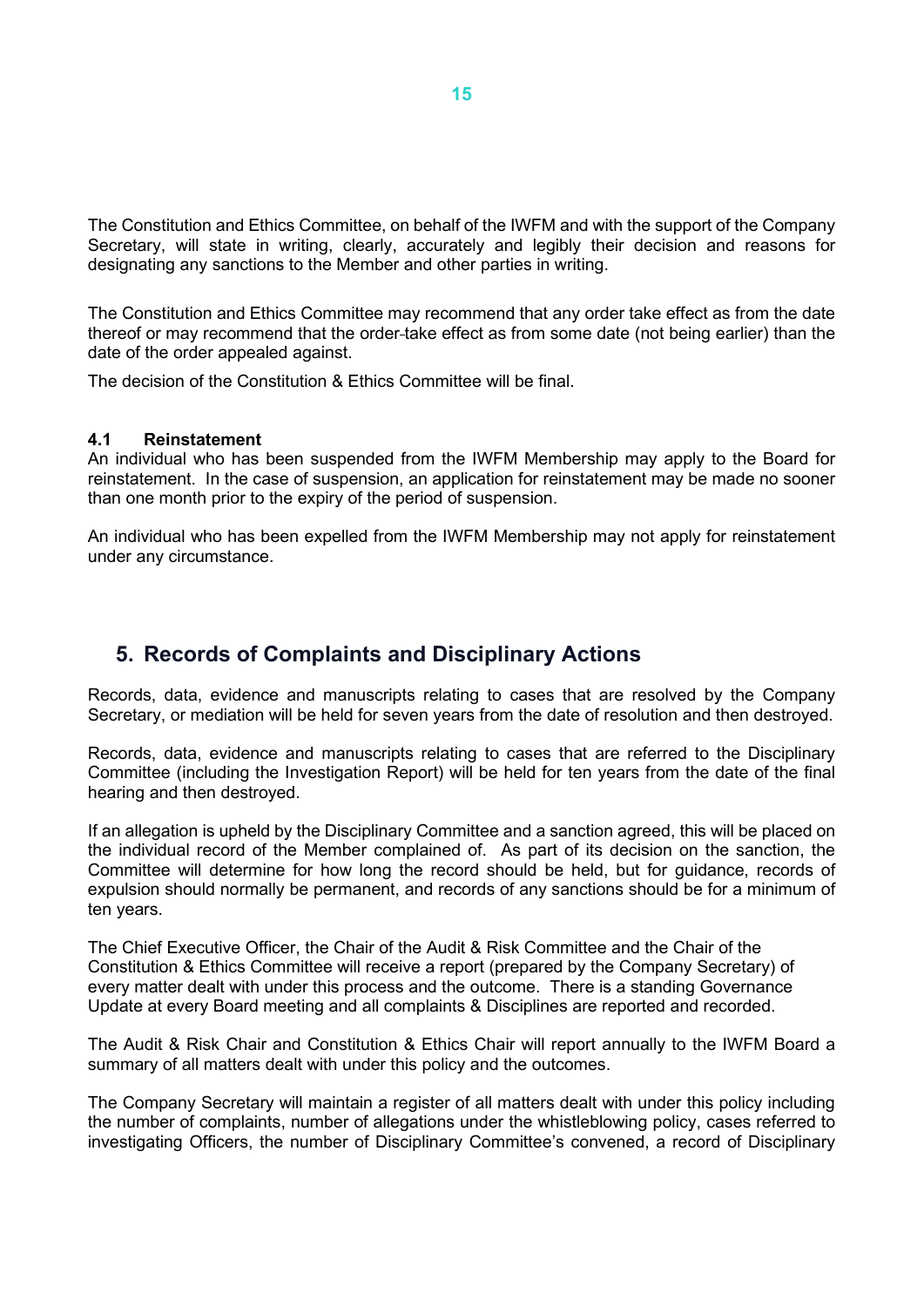Committee decision making and sanctions taken.

The name of the Member complained of will be held on the register for ten years following the sanction.

## <span id="page-15-0"></span>**6. Disputes**

If any questions or differences arise with regard to the interpretation or application of this policy or on any matter whatsoever concerning the conduct of an investigation, Disciplinary Hearing, or sanction, it will be referred to and settled conclusively by the Chair of the Constitution and Ethics Committee in conjunction with the Company Secretary (unless involved in the dispute) who will take whatever advice thereon considered necessary.

## <span id="page-15-1"></span>**7. Confidentiality (and anonymity)**

Any third party (whether a member of the public, Member of the IWFM or staff member) providing information or evidence in support of this process will be asked to provide his or her name and contact details. IWFM does not usually accept complaints that are made anonymously.

When such a third party provides information or evidence in support of this process, they will also be asked to agree that the information that s/he provides can be disclosed. IWFM will not reveal the witness's identity to the Member/person complained of, however, witnesses should bear in mind that the nature of the process means that anonymity cannot be guaranteed. For example, IWFM will need to inform the Member subject of the allegation about the allegation, and give him or her an opportunity to respond, and this may not be possible without in some way revealing the identity of the person providing the evidence or making the complaint.

All related correspondence, statements and submissions of the witness and the Member subject to the matter being investigated will be treated with confidentiality by IWFM.

All witnesses and Members subject to this procedure will be asked to treat the allegation with confidentiality and will be reminded that not doing so may prejudice the proceedings.

The requirement for confidentiality also extends to the Investigating Officer, all Investigators, the Disciplinary Chair, Members of the Disciplinary Committee and Members of the Constitution and Ethics Committee without limit of time.

## <span id="page-15-2"></span>**8. Resignation of Membership**

Resignations from Members subject to this policy will not be accepted whilst an investigation or Disciplinary Panel process is ongoing. Even if a resignation has been received the Member will be treated as still being a Member until the disciplinary process has been concluded.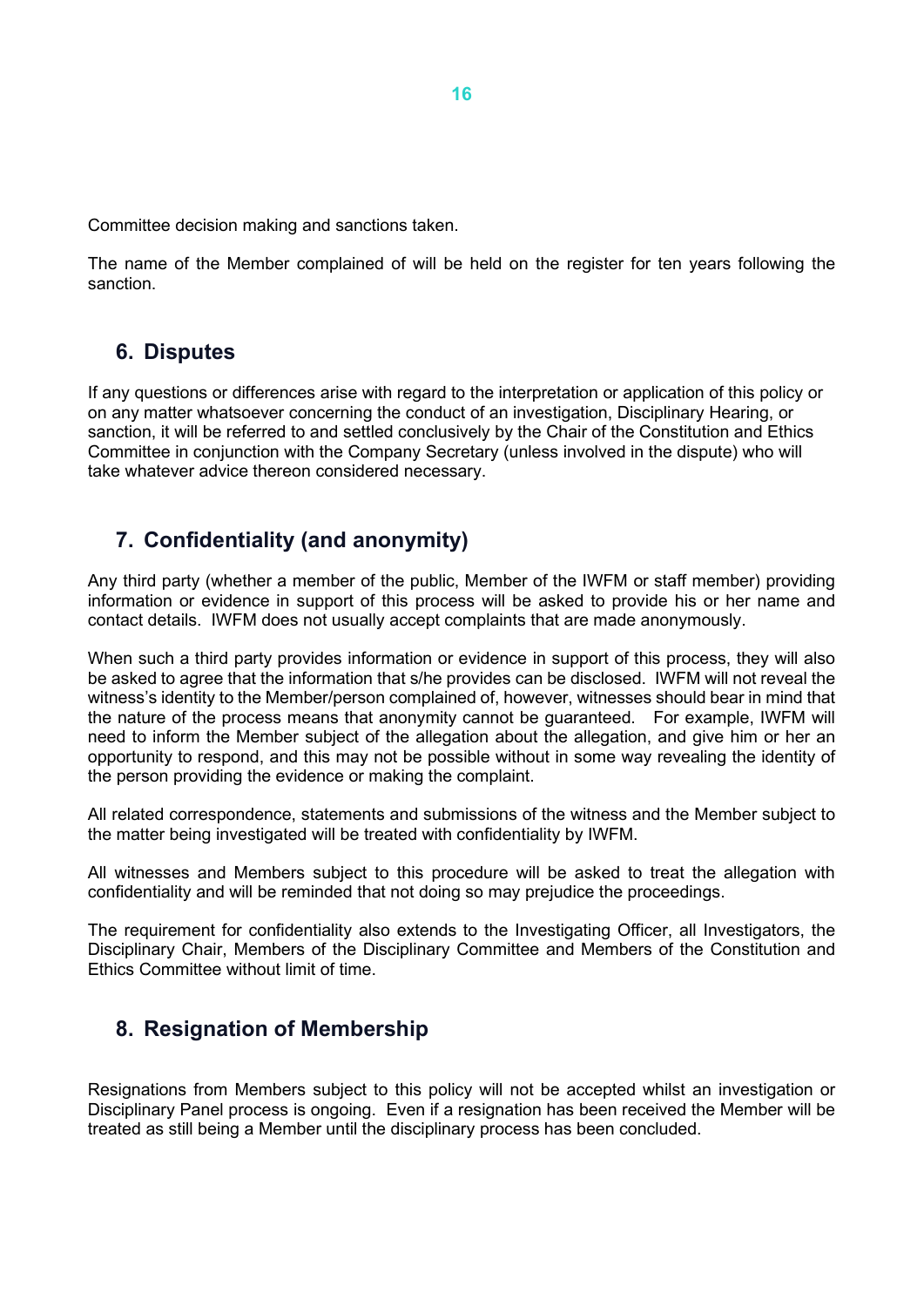## <span id="page-16-0"></span>**9. Mediation**

Whenever possible IWFM will seek to resolve a complaint from a member of the public or any other member of the IWFM by mediation provided all of the following conditions apply:

- The allegation is relatively minor in nature and does not involve any form of discriminatory behavior, financial loss (or gain), or violence (including the threat of violence)
- Even if proven and considered by a Disciplinary Committee, would be unlikely to attract more serious sanctions i.e. would be unlikely to result in any form of suspension, retirement from a volunteering role, loss of grade or removal of IWFM membership
- the standards set out in the Code of Professional Conduct can be maintained e.g. mediation could provide a way of bringing a Member back into compliance with these standards;
- the reputation of IWFM or the profession will not be damaged;
- both the complainant and the person complained of consent to mediation; and
- The Investigating Officer recommends, and the Disciplinary Chair agrees, to the mediation process being followed.

IWFM will, whenever possible, make arrangements to provide the machinery for such resolution. The mediation process may begin at any point during the investigation procedure; as a result of the investigation procedure; or at the conclusion of the disciplinary procedures. If mediation is entered into, and at any time it becomes apparent that the criteria above will no longer be met, the mediation will be concluded and the investigation procedure, or sanctions following disciplinary procedures, will recommence. This decision will be taken by the Disciplinary Chair on the recommendation of the Investigating Officer.

In some circumstances, an external third party (with relevant skills and experience in mediation) may be appointed to act as a conciliator, and if a complaint is referred for mediation the Chief Executive Officer or Board will have the power to appoint such a person.

For mediation to be considered resolved, the complainant must state in writing that s/he is satisfied that the course of action proposed by the mediation process will resolve the issue. In addition, the Member complained of must agree in writing to any course of action proposed. If a course of action is agreed, and is not carried out within three months, or within the time agreed by the mediation process, the allegation will be referred directly to the Disciplinary Committee for further consideration.

Matters resolved by mediation will be recorded as such in the register of complaints and reported to Board along with the summary of all allegations and outcomes.

#### **Definitions**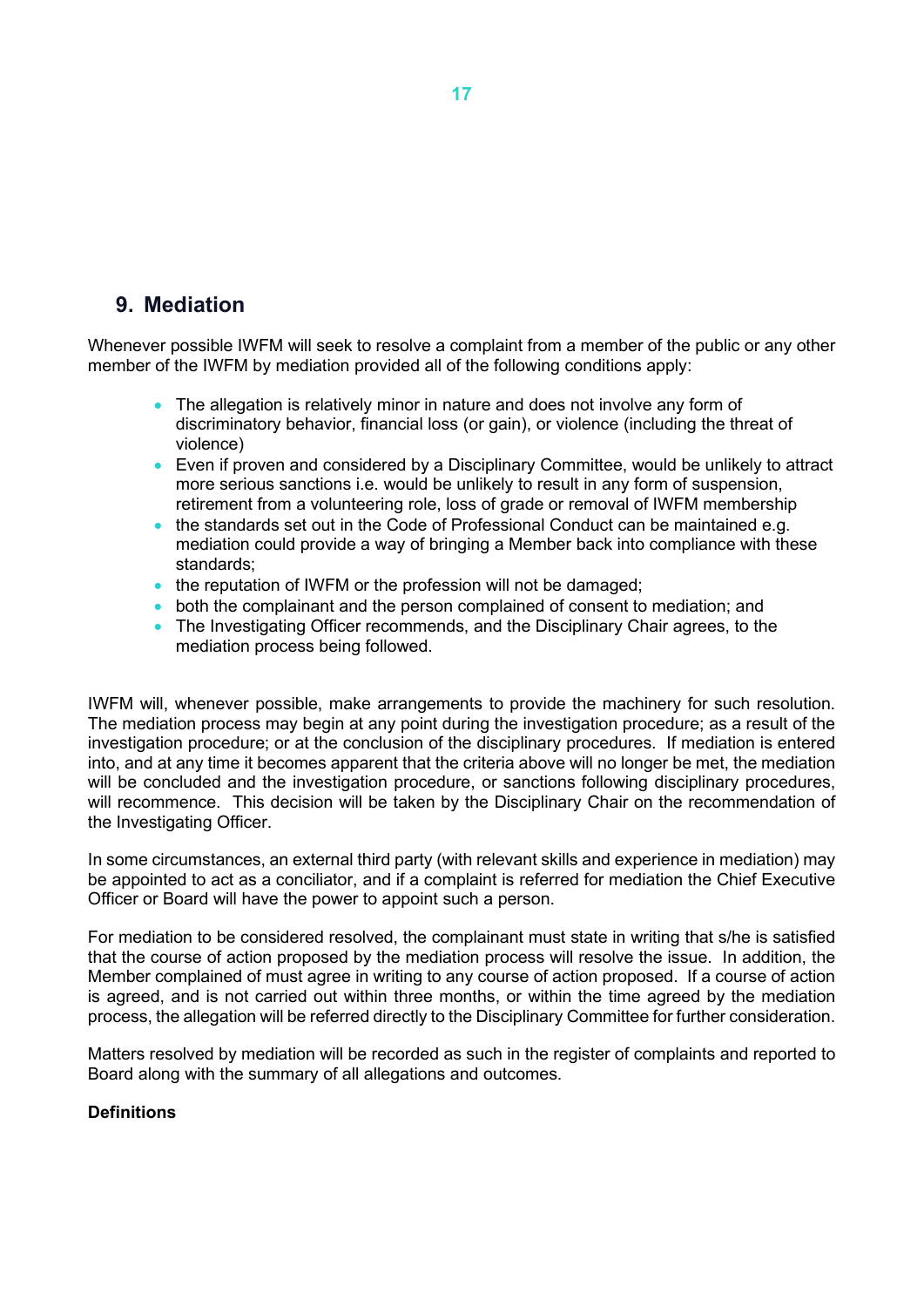| <b>Disciplinary Chair</b>                 | The Chair of the Disciplinary Committee, who will normally be the<br>Chair of the Audit & Risk Committee or a current Board Member.                                                                                                                                      |
|-------------------------------------------|--------------------------------------------------------------------------------------------------------------------------------------------------------------------------------------------------------------------------------------------------------------------------|
| Disciplinary<br>Committee                 | The committee established to deal with disciplinary matters. Its<br>Membership will be drawn from members, as set out in the<br>procedures.                                                                                                                              |
| Constitution &<br><b>Ethics Committee</b> | The committee of the Board appointed to hear appeals and make<br>the final decisions                                                                                                                                                                                     |
| <b>Investigation Officer</b>              | The Officer who is responsible for receiving, interpreting and<br>investigating allegations of misconduct on behalf of the Board and<br>IWFM. The Investigation Officer is appointed by the Company<br>Secretary and ratified by the Chair of the Audit & Risk Committee |
| Investigators                             | The team appointed by the Company Secretary and ratified by the<br>Chair of Audit & Risk Committee from amongst the Membership<br>of IWFM to support the Investigation Officer in carrying out<br>investigations into allegations.                                       |
| Expulsion                                 | Remove member from membership<br>& volunteering<br>roles<br>indefinitely with no appeal to return                                                                                                                                                                        |
| Suspend                                   | Remove the member from membership or volunteer role for a<br>specific time period                                                                                                                                                                                        |
| <b>Retire</b>                             | Retire a member from a Volunteering/ambassadorial role. The<br>member would no longer ever be able to fulfil any roles across the<br>institute                                                                                                                           |